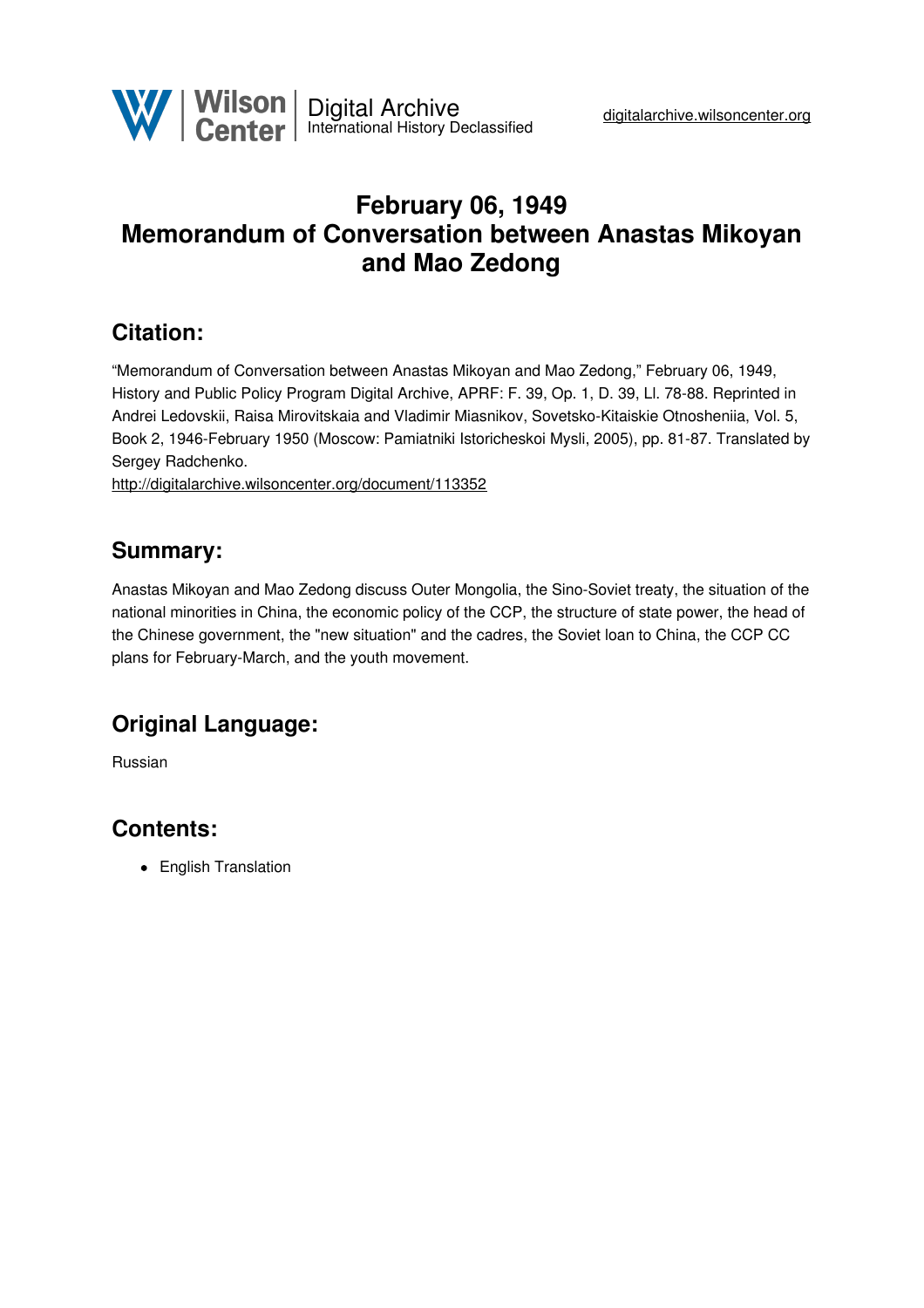On 6 February 1949 another meeting took place with Mao Zedong and CCP CC Politburo members Zhou Enlai, Liu Shaoqi, Ren Bishi, Zhu De in the presence of the interpreter Shi Zhe and our comrades—I[van]. V. Kovalev and E.F Kovalev

#### ON OUTER MONGOLIA

I conveyed to Mao Zedong the content of the telegram on Outer Mongolia and the Sino-Soviet treaty.

I said that the leaders of Outer Mongolia stand for the unification of all Mongolian regions of China with Outer Mongolia, though the Soviet government speaks out against this plan, as it means cutting away from China a number of regions, though this plan does not threaten the interests of the USSR. Continuing, I said that we do not think that Outer Mongolia would go for renunciation of its independence in favor of autonomy as a part of the Chinese state.

Mao Zedong said that they respect the wish of Outer Mongolia to remain a sovereign state, and if it does not want to unite with Inner Mongolia, then one must take this into account, and we are not against this. We, of course, do not defend the Chinese great power policy, added Mao Zedong.

## ON THE SINO-SOVIET TREATY

On the question of the Sino-Soviet treaty I said that we consider the Sino-Soviet treaty on Port Arthur an unequal treaty, concluded in order to prevent the Guomindang's collusion with Japan and the USA against the USSR and the liberation movement in China. This treaty, I said, gave a certain benefit for the liberation movement in China, but now, with the coming to power of the Chinese communists, the situation in the country cardinally changes. In connection with this, I continued, the Soviet government has made a decision to cancel this unequal treaty and withdraw its forces from Port Arthur as soon as the peace with Japan had been signed. But if the Chinese Com[munist] Party, I said, considers it expedient to have the forces withdrawn immediately, the USSR is prepared to do this. As far as the treaty on the Changchun Railroad, we do not consider it as unequal treaty, because this road was built, mainly, with Russia's funds. Perhaps, I said, the principle of equal rights has not been fully observed in that treaty but we are prepared to discuss this question and solve it with the Chinese comrades in a fraternal way.

The appraisal of this treaty as unequal was so unexpected for Mao Zedong and the members of the Politburo that it caused their frank astonishment. After this Mao Zedong and the members of the Politburo almost in unison spoke to the effect that now one should not withdraw Soviet forces from Liaodong and liquidate the base at Port Arthur because we would only help the USA this way.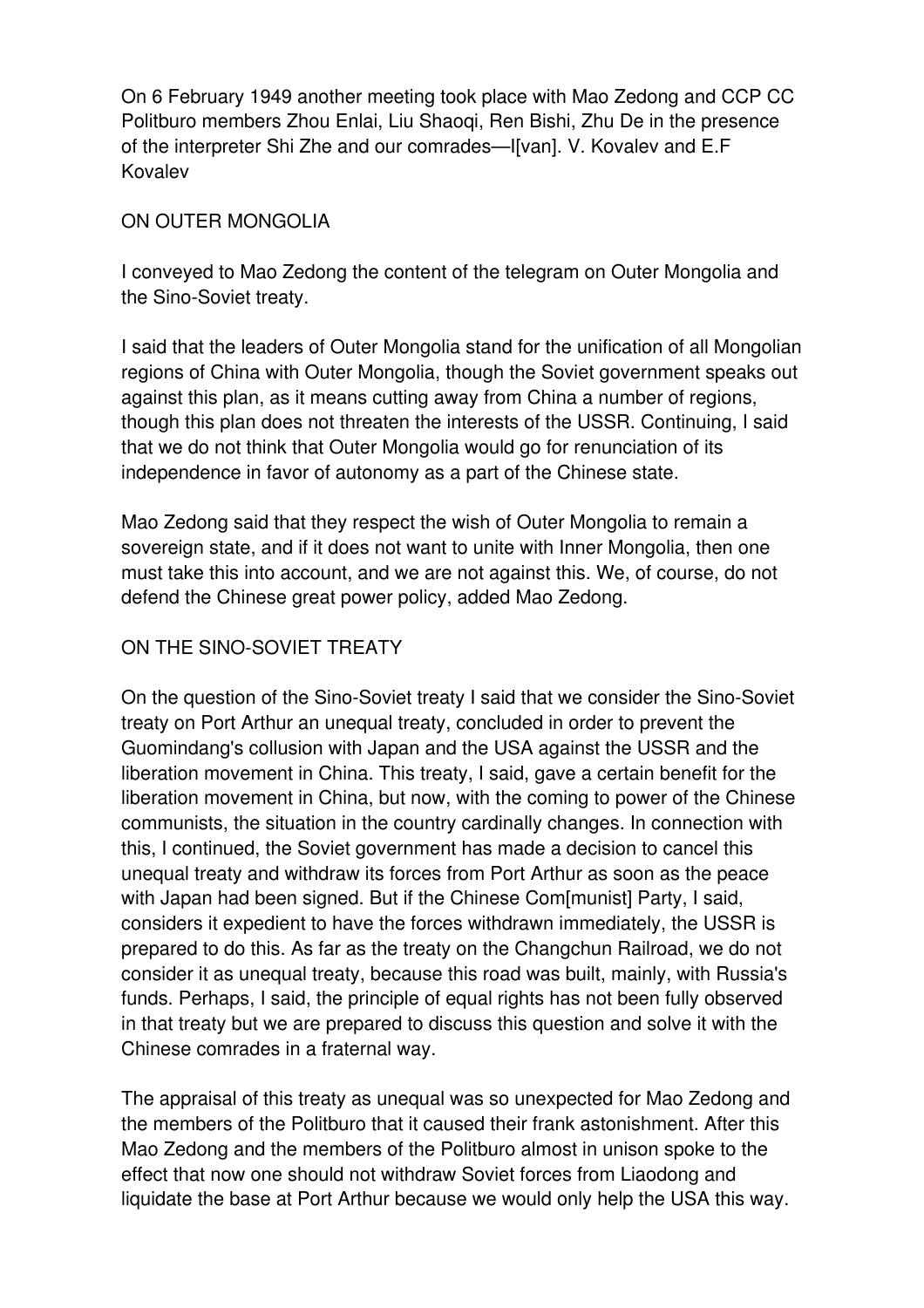Mao Zedong stated that we will keep the question about withdrawal of forces from Liaodong in secret and that the treaty can be reviewed only when the political reaction[aries] had been destroyed in China, the people will be mobilized to attack the foreign capital with the aid of confiscating it, then with the help of the Soviet Union "we will put ourselves in order." The Chinese people, Mao Zedong said, are grateful to the Sov[iet] Union for this Treaty. When we become strong, then "you will leave China" and we will conclude a Sino-Soviet mutual help treaty along the lines of the Soviet-Polish treaty.

Further, Mao Zedong said that in determining the ownership over the property of the Changchun Railroad one can observe small glitches, which can be resolved locally. For example, the Guomindang took a part of the enterprises of the Changchun Railroad into their hands, and with the arrival of the PLA they were once again passed to the Changchun Railroad. The people say that the Guomindang-ists took these enterprises in accordance with the Sino-Soviet treaty, and the PLA, as if infringing the treaty, is returning them to Changchun Railroad. Mao Zedong expressed himself in favor of Gao Gang and Kovalev I[van]. figuring out this question and reporting to the CCP and the VKP(b).

### ON THE SITUATION OF THE NATIONAL MINORITIES IN CHINA

We recognize the Muslims, Mao Zedong said, as a nation. We never approved the Guomindang policy of oppressing the Chinese Muslims and therefore believe that we must provide them with autonomy in the framework of China. There are up to 30 million Muslims in China in total. They live mainly in the provinces of Ningxia, Qinghai, Gansu and Tibet. Their language is Chinese but their writing is different. Their religious books are written in the Arabic language.

Some national minorities live in the province of Xikang where they suffer from slave-like exploitation on the part of the local feudal lords.

We intend to give the autonomy rights to the Thais living in Southwestern China.

In the provinces of Guizhou and Yunnan live the Miao national minority, with which the Chinese authorities have tense relations. In 1934-1935, when our army passed through these provinces, the Miao supported us. We believe that the Miao have a right to be represented in the provincial governments.

The Yao tribes are spread across the Guangxi and Hunan provinces. They constantly pose resistance to the Chinese.

Among the more than 50 million of the population in the Sichuan province there are small national groups, from which one can create separate national counties. The Li tribes counting from 3 to 4 million people populate the Hainan Island. A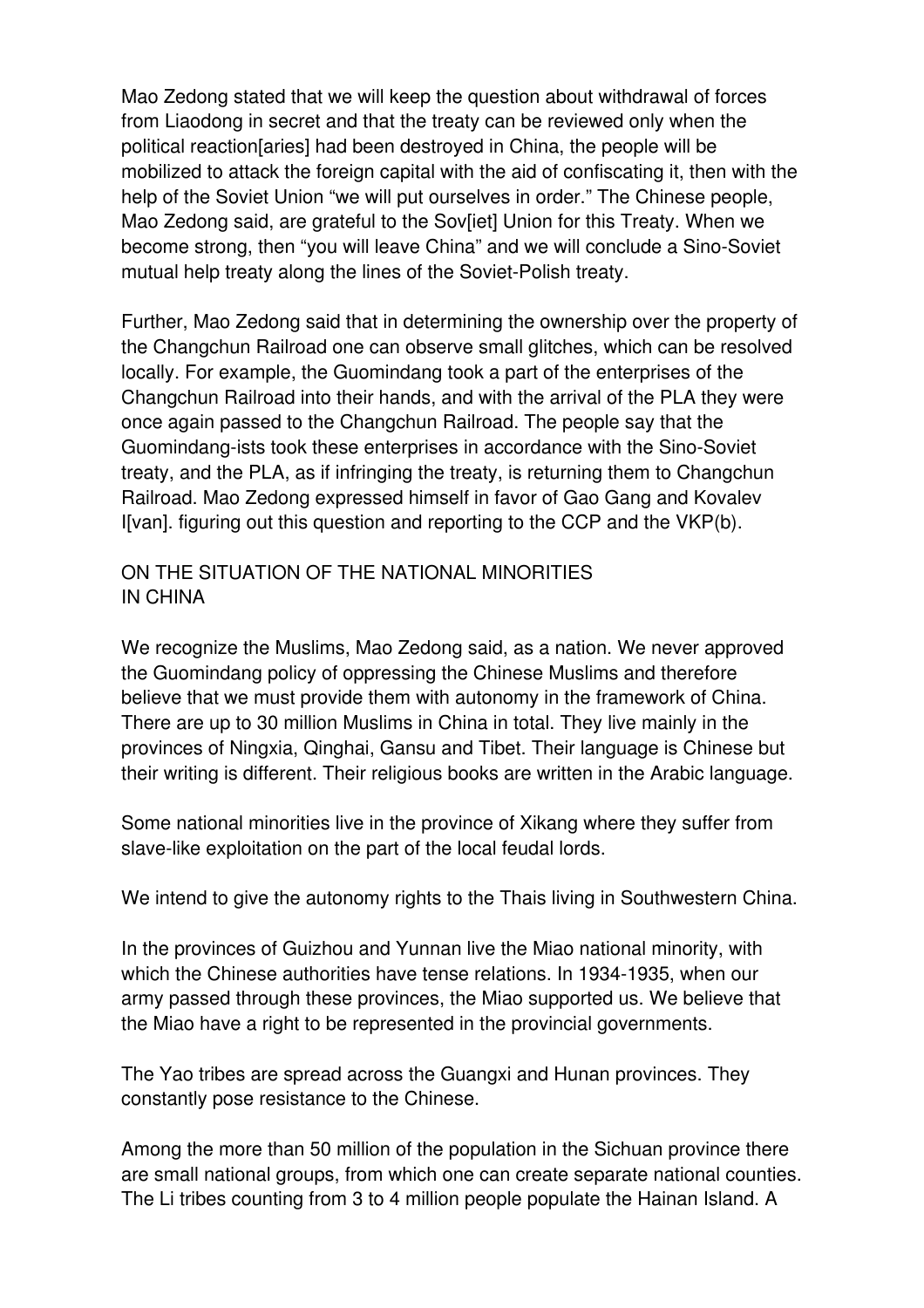part of them are in the stage of barbarism.

On Formosa Island, from the 6 million population several hundred thousand are from the local nations.

About 2 million Koreans live in Manchuria.

The Tibet question is very complicated. In essence, it is a British colony, and only formally counts as China's. Recently the Americans have been flirting with the Tibetans by various means.

Xinjiang has about 14 nationalities, counting about 3 million. Xinjiang has a great strategic significance and economically connects us to the USSR. In accordance with our plan we will be there in 1951.

Returning to the question of Tibet, Mao Zedong said that once we finish the Civil War and resolve internal political questions inside the country and when the Tibetans feel that we do not threaten them with aggression and treat them equally, then we will solve the subsequent fate of this region. With regard to Tibet we must be careful and patient, taking into account the complex regional mix there and the power of Lamaism.

In resolving the national question in China, Mao Zedong said, we learn from the Russian Bolsheviks.

THE QUESTION OF ECONOMIC POLICY OF THE CCP

Further, Mao Zedong turned to relating the question of economic policy of the CCP. He said that the industry takes up 10% in the economy of China. Industry means that there is national proletariat and national bourgeoisie. If we do not take this into account we may commit mistakes. The remaining 90% of the economy of China comes under individual peasant households, which are under imperialist and feudal oppression. That is why this peasantry is a reliable ally of the proletariat. In all of China it amounts to 360 million population, or 90 million households, of which 67% is taken by poor households. In the liberated regions the peasants obtained land, they are led by the working class. But if we do not develop our industry, do not give industrial goods to the peasants, then we will not provide for the leadership of the working class over the peasantry. The experience of Russia teaches us that one must give the countryside not only the land, but also city goods. In this respect we have had changes in the last three months: we began to work in the cities and develop their industry. We have no doubts that the USSR will help us in developing the industry, and then we will be able to give help to our countryside.

Returning to the question of the weight ratio of industry in the economy of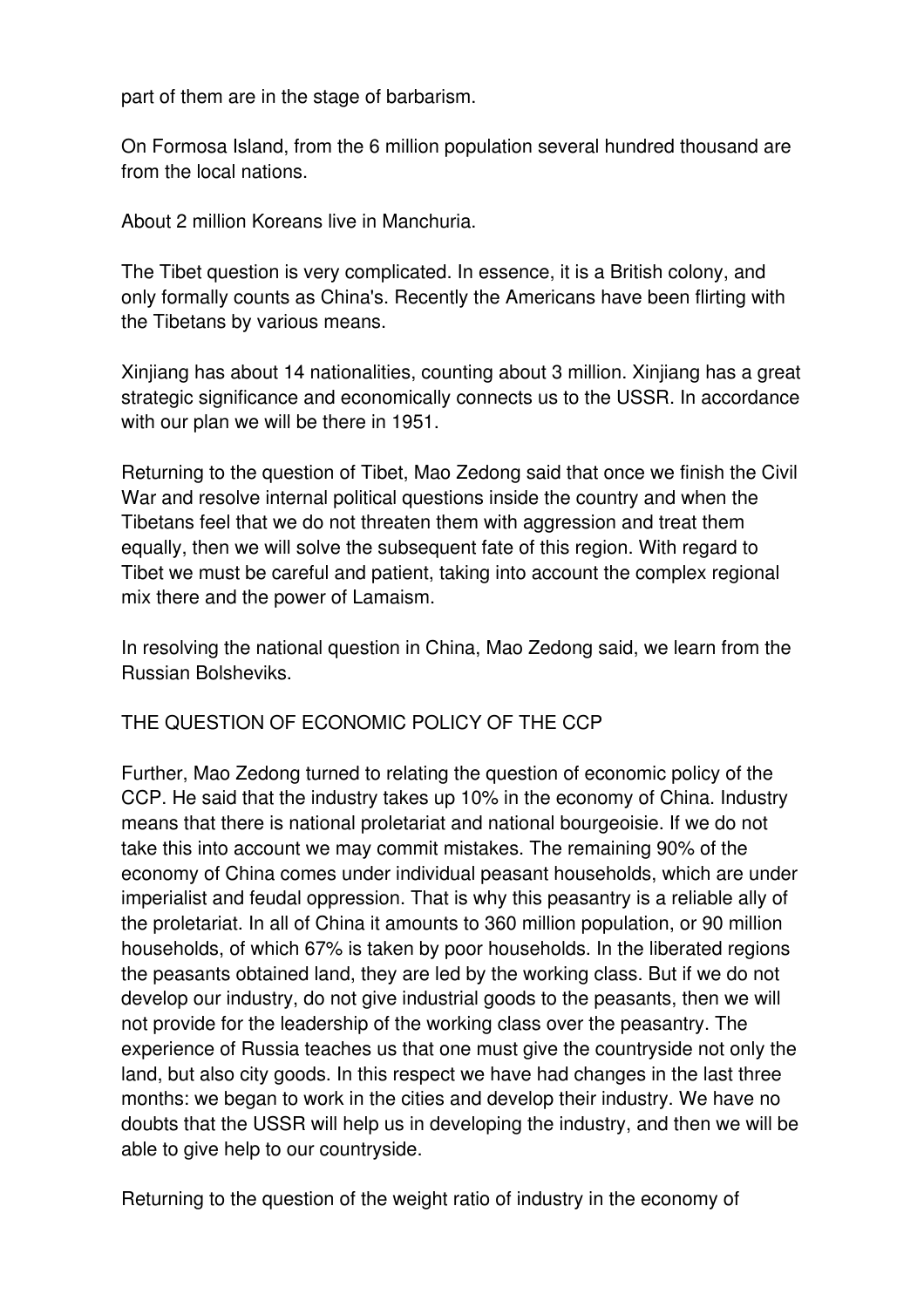China, Mao Zedong said that the 10% includes state monopolies and private capital. The bureaucratic capital takes up the largest part of this 10%. Roads, mines, shipping companies, etc.—all are in the hands of the bureaucratic capital.

Private capital takes a small portion of the 10%. Our policy with regard to private industrial enterprises must not repeat former mistakes, so as not to scare away the national bourgeoisie, therefore now we will not carry out the confiscation of private industrial capital and its enterprises. We explain that in Russia there was a socialist revolution, and our revolution is new democratic. But even in Russia after the October revolution NEP [New Economic Policy] was introduced and only after 12 years liquidation of the kulaks was begun. We have a different situation, and we must treat our bourgeoisie with more caution. We are not afraid of the capitalists and do not adjust to them, and in this case only Sun Yatsen's mottos about the limitation of capital and equalized land use are employed.

#### What should be limited?

Loan shark banks, jewelry and silk-producing enterprises, as not manufacturing goods of wide consumption.

Ore mining enterprises should be given the opportunity to export their products, but under the condition that export will be in the hands of the state. Free competition is allowed on the market, but the state control over it is also not allowed to slip. For example, if the state has a lot of grain it will always be able to regulate the market in the interests of workers and peasants. This control may also limit the growth of capitalism.

In the cities and in the countryside one should encourage the development of cooperative production and not allow excessive exploitation of workers and laborers on the part of the private capital and land lords. At private enterprises capitalists may obtain legal profits, but at the same time one should protect the rights of workers. In contrast with the former times to allow the capitalists and workers to have their own organizations. For example, we organize prof[essional] unions on the scale of all of China.

Permitting that the capitalists have profits from their enterprises we at the same time must regulate the development of these enterprises in such a way that it benefits the state. One should develop those branches of the industry, which strengthen the country.

Therefore, Mao Zedong said, with our economic policy our economy is different from the Soviet economy, but we are also against taking the capitalist economies of England and the USA as the example. We stand for the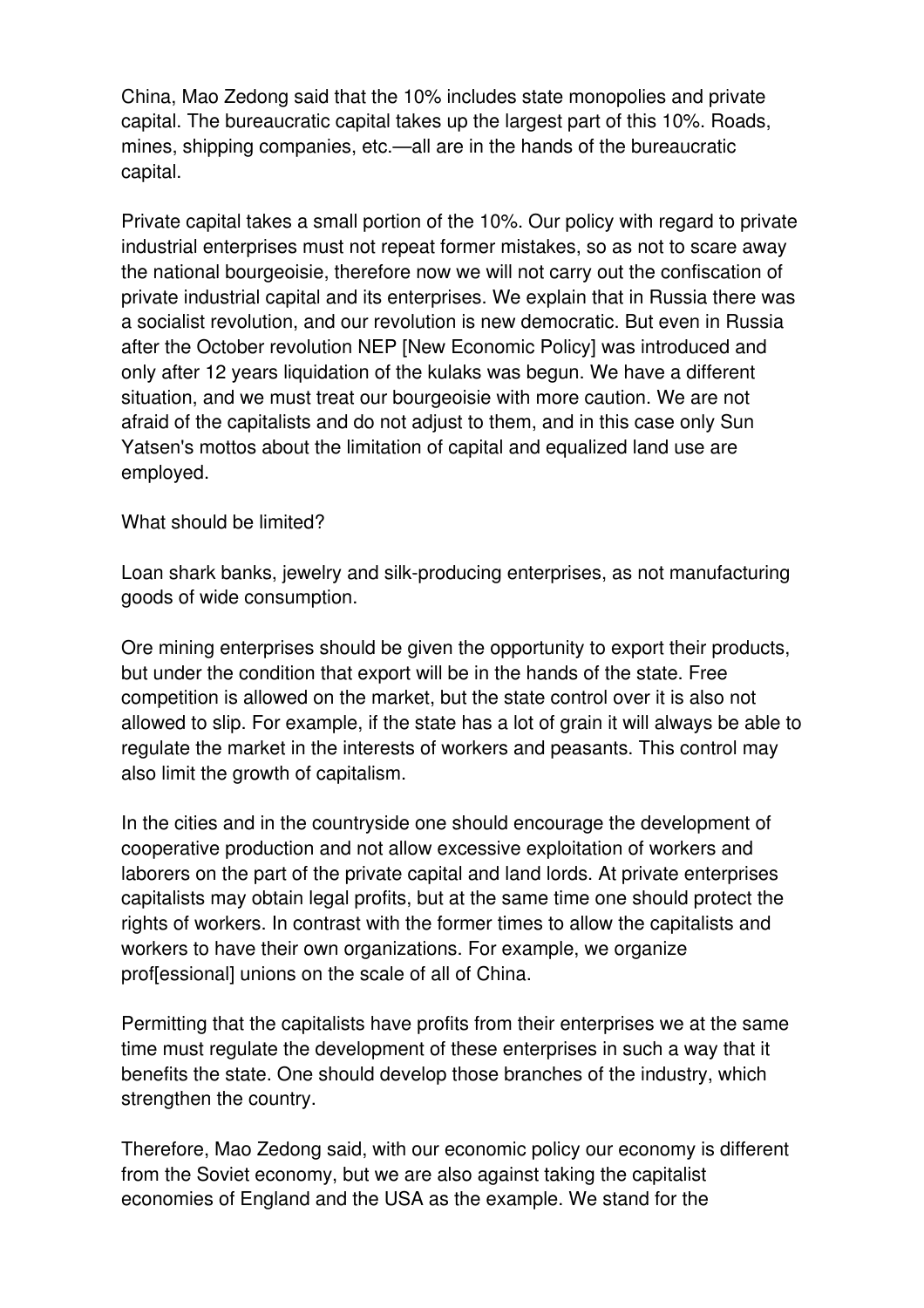strengthening of the elements of state and cooperative economy. The state economy will be socialist in character but we are not shouting about this so as not to scare someone away. The state economy will be strengthened because the communists have the power and the army is in their hands. This is why the state economy will be leading in the economy of new China.

Cooperative economy by character is semi-socialist. It is created on the basis of unification of private interests. Now we cannot take the road of kolkhozes, though many would like them. Conditions have not been created for them yet.

### THE STRUCTURE OF STATE POWER

Turning to the question of the structure of state power Mao Zedong said that we do not intend to use the parliamentary form. The CCP is leading in the entire country, it has its own military forces. The Guomindang has been destroyed, and the small parties have no influence in the country. Therefore the question of the structure of power comes up differently. It will be different from the Soviets. We are calling a congress of people's representatives on the basis of a union between workers and peasants under the leadership of the proletariat. The government is elected at this congress. Governments of villages, regions, counties [and] provinces are elected at congresses, and the people's government of the Chinese Democratic Republic is elected at the All-China Congress of People's Representatives.

Departments will be created in the provincial governments. Ministries will be created in Manchuria, inasmuch as it unites 9 provinces. China will have 9 administrative regions or lines, that is:

- 1. The Northeastern, with the center in Mukden
- 2. North China—Beiping
- 3. Central China—Hankou
- 4. South—Canton
- 5. Southwestern—Kunming
- 6. Sichuan-Xikang—Chengdu
- 7. Northwestern—Xi'an
- 8. Xinjiang—Urumqi

The lines will not have ministries (with the exception of Manchuria).

We need such a structure, Mao Zedong said, in order to give the initiative to the localities and not concentrate everything in the Central government. This system is also beneficial in that it raises the role of the communists at the localities in comparison with the democrats.

The North Chinese government has already been created and on its base will be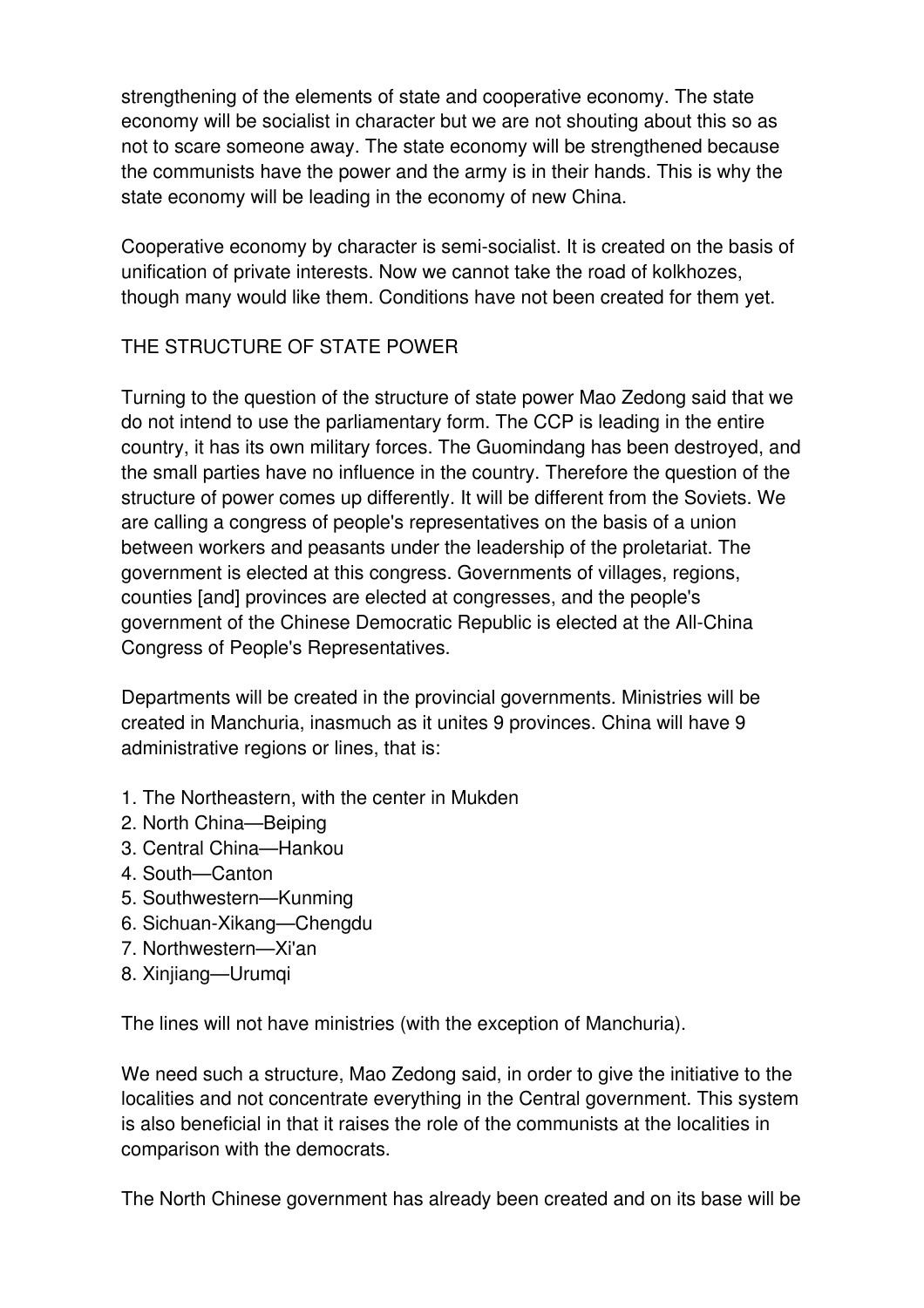prepared the central government with the capital—the city of Beiping [Beijing].

In the future government communists and leftist democrats will take probably 2/3 of all seats. Formally communists will not have that many seats, but in fact the majority of seats in the government will belong to them because a number of seats will be taken by covert communists. The rightist parties will also take part in the government, but in the minority.

### ON THE HEAD OF GOVERNMENT

The structure of the central government is similar to the government of the USSR. It is headed by a presidium with a Chairman, the premier has not been confirmed yet but probably, Mao Zedong said, it will be Zhou Enlai.

As to himself Mao Zedong said that he will leave to himself the chairmanship of the CCP CC and will join the government with the rights of a member of the presidium.

Sun Yatsen's widow Sun Qinglin is intended as the chairman of the presidium. She, Mao Zedong said, is fully subordinate to us, and has a huge authority among the people.

Ren Bishi who participated in the conversation said that, in his opinion, it is better for Mao Zedong to be the chairman of the presidium; he was supported by Zhou Enlai who stated that Sun Yatsen's widow still makes them uncomfortable, though she is close to the communists and never revealed secret information, which came to her from them, in particular that at one time she passed to the CCP money from the Comintern. Zhou Enlai said that if Mao Zedong does not take up the post of the chairman of the presidium, this will not be understood by the people. Then, he continued, strict surveillance has been established over Sun Yatsen's widow and there are concerns that the Guomindang-ists will take her away by force. In any case, Zhou Enlai said, if Sun Yatsen's widow becomes the chairman of the presidium, Mao Zedong should take the premier's post.

Continuing, Mao Zedong said that there are three more candidates for the post of the chairman of the presidium: Zhu De, Dong Biwu and Liu Bocheng. The question of the chairman should be solved taking into account the internal and the international situation.

### THE NEW SITUATION AND THE QUESTION OF CADRES

Speaking of the fact that in the nearest future the CCP will convene the political consultative council Mao Zedong stressed it will take place in conditions under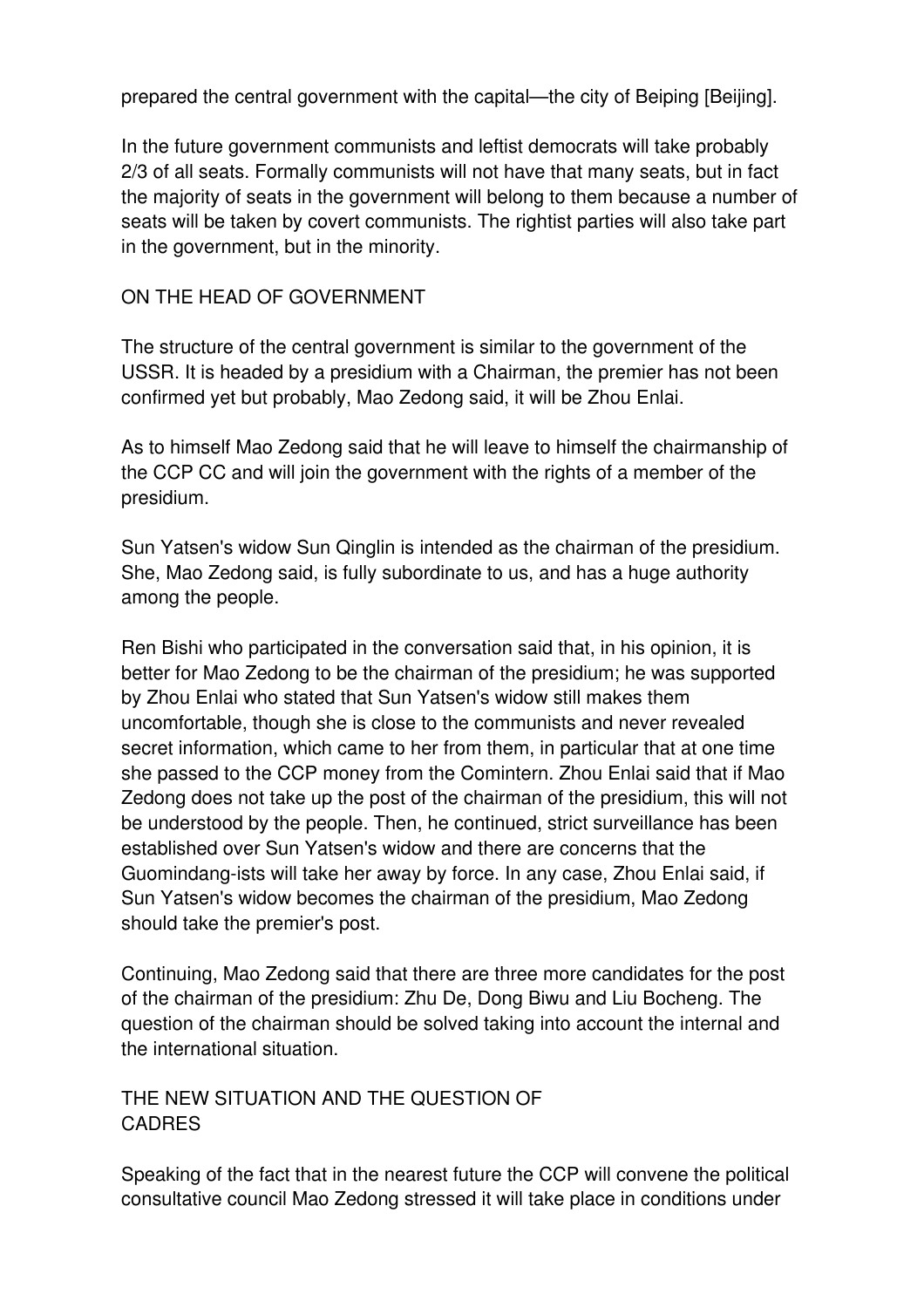which the Civil War has not ended yet, the offensive must not be slackened, and Jiang Jieshi still has 1 million forces. Now, the situation is different and though it has not become entirely clear, it already requires an appraisal. The novelty is that whereas up to the present time we have had the territory north of the Yangzi, the countryside was at the first place for us, and then the cities, and usually we resorted to the tactic of encirclement, now with the move beyond the Yangzi we will have to take large cities, the scale of the military operations widens considerably, and before us rise to full height the questions of the industry, i.e. the city economies of Shanghai, Nanjing, Wuhu, Hankou, and other cities. In this connection the problem of the cadres is becoming more acute than ever. We are now preparing 53 thousand people. Our army is the source for the cadres. The demobilized will be directed to leadership work in the cities and villages. Kang Sheng has been entrusted with the work to prepare the cadres. If one took account of the fact that on the Shanghai-Nanjing line of advance we have employed 900 thousand people and on the Xi'an line of advance 300 thousand people, this mass of battle-tried and politically prepared people will give us the supply of the necessary cadres.

### ON THE SOVIET LOAN TO CHINA

Then Mao Zedong turned to the financial questions and asked whether they could receive a loan and paper for printing banknotes. He said that they have no more than 5 million American dollars worth of silver. In the course of 3 years they would like to obtain a loan in silver (for possible emission of hard currency), oil, raw materials, equipment etc. to the amount of 300 million Am[erican] dollars. They would like to receive this amount by equal parts beginning in 1949.

Talking about the loan Mao Zedong said that the 300 million is our need, we do not know whether you can give us such an amount, less or more of it, but even if you do not give, we will not hold it against you. We are not asking for gratis aid, because this would be exploitation of the Soviet Union on the part of China. We are asking for a returnable loan with the payment of relevant interest, which China will be able to pay in the future. The latter is important for the Chinese workers who will know that the loan should be repaid to the Sov[iet] Union.

Until now, continued Mao Zedong, we received arms free of charge. But we know that the labor of the Soviet workers goes into the production of the Soviet arms, which should be paid for.

We will not widen for now the list of the arms needed by us. We have enough arms for the current operations. At the same time one should say that we need 3000 vehicles and gasoline. We have put together requests for these and other needed machines and materials, but we do not know how much it all will cost and whether their full cost fits into the loan. We are not also clear about the question as to how we should pay for this loan. If the question of the loan is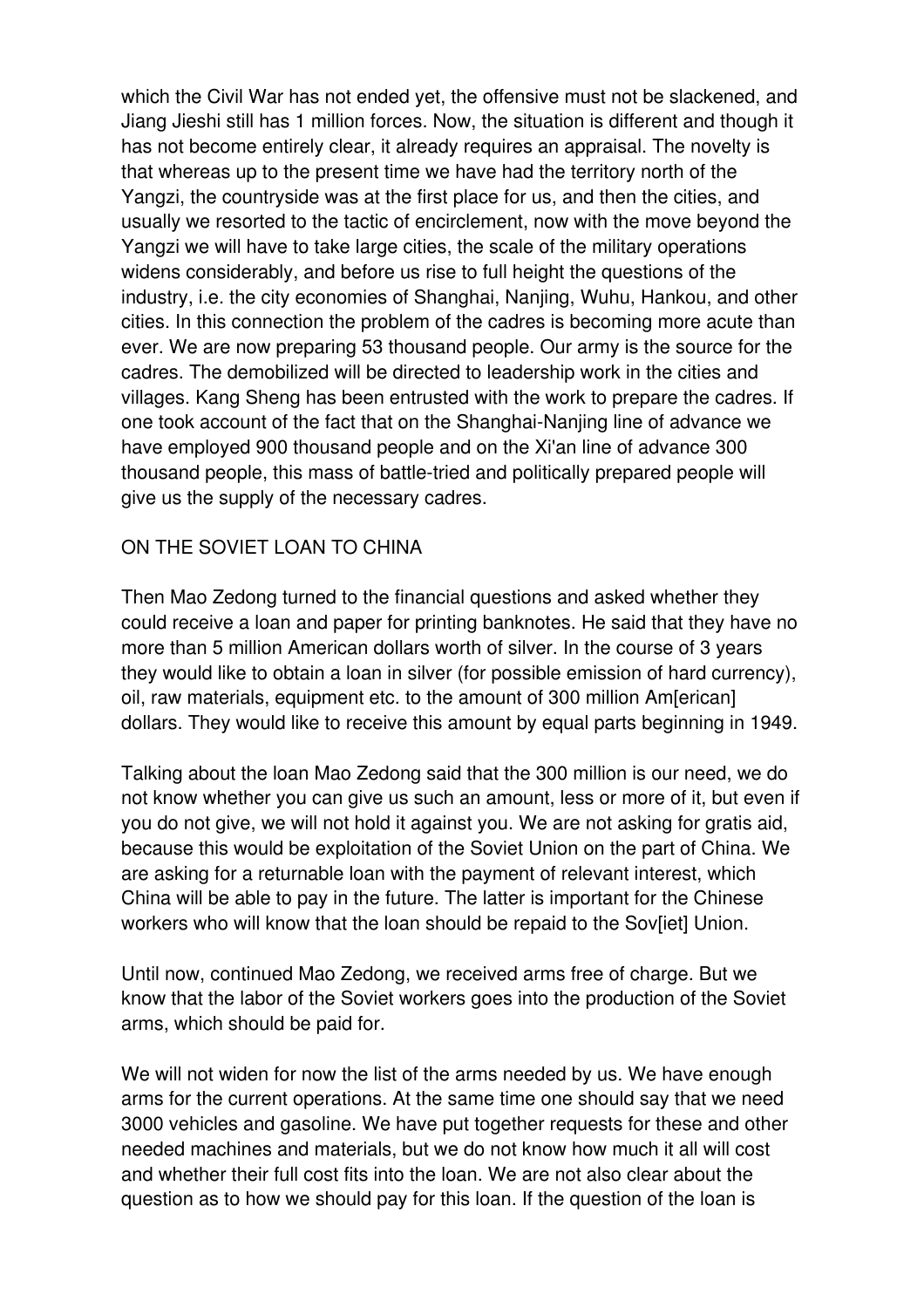resolved positively, we will send our delegation to Moscow for signing a relevant agreement. In connection with the loan we would like to send a group of our cadres to the USSR for getting to know the work of the Soviet banks.

As for the paper for printing banknotes, our need of it amounts to 10 thousand tons.

CCP CC PLAN FOR THE MONTHS OF FEBRUARY – MARCH 1949

Further, Mao Zedong turned to recounting the CCP plans for February-March 1949. During this period control will be taken administratively over Tianjin and Beiping, Fu Zuoyi's army will be reorganized, movement of the leading organs to Beiping [Beijing] will be carried out, a plenum of the CCP CC will be called (first half of March), the preparatory commission for the calling of the political consultative council will begin work and possible negotiations with the Guomindang will begin, though [they] know ahead of time that our conditions are absolutely unacceptable to it, especially the question of war criminals. The latter list also includes Japanese war criminals.

The plan also stipulates that in April the 900 thousand strong army on the Shanghai-Nanjing line of advance will launch an offensive and take a number of cities near Nanjing. The capture of Nanjing is planned for April. It is possible that Lin Biao's forces will at the same time reach Hankou and capture it. At the same time Chen Yi's forces must capture Xi'an.

In March the women's congress will open, and in April—the congress of the new democratic union of the youth.

#### ON THE YOUTH MOVEMENT

As Mao Zedong said, the organization of the youth movement stipulates two stages: first, a congress of the union of the new democratic youth is called, then the All-China youth federation is created, which will be joined by youth organizations (student union, peasant union of the young people, etc.).

I raised a question that in the previous conversation they agreed with Cde. Filippov on the question of work among the youth, in particular, about the organization of a wide youth union like the union of the young patriots of China, and now from the plan recounted by them it transpires that such a union will not materialize, but there will be a federation of several youth unions—new democratic (like the Komsomol), Marxist, Christian, student and other youth unions.

With such organization it may turn out that the progressive youth in the new